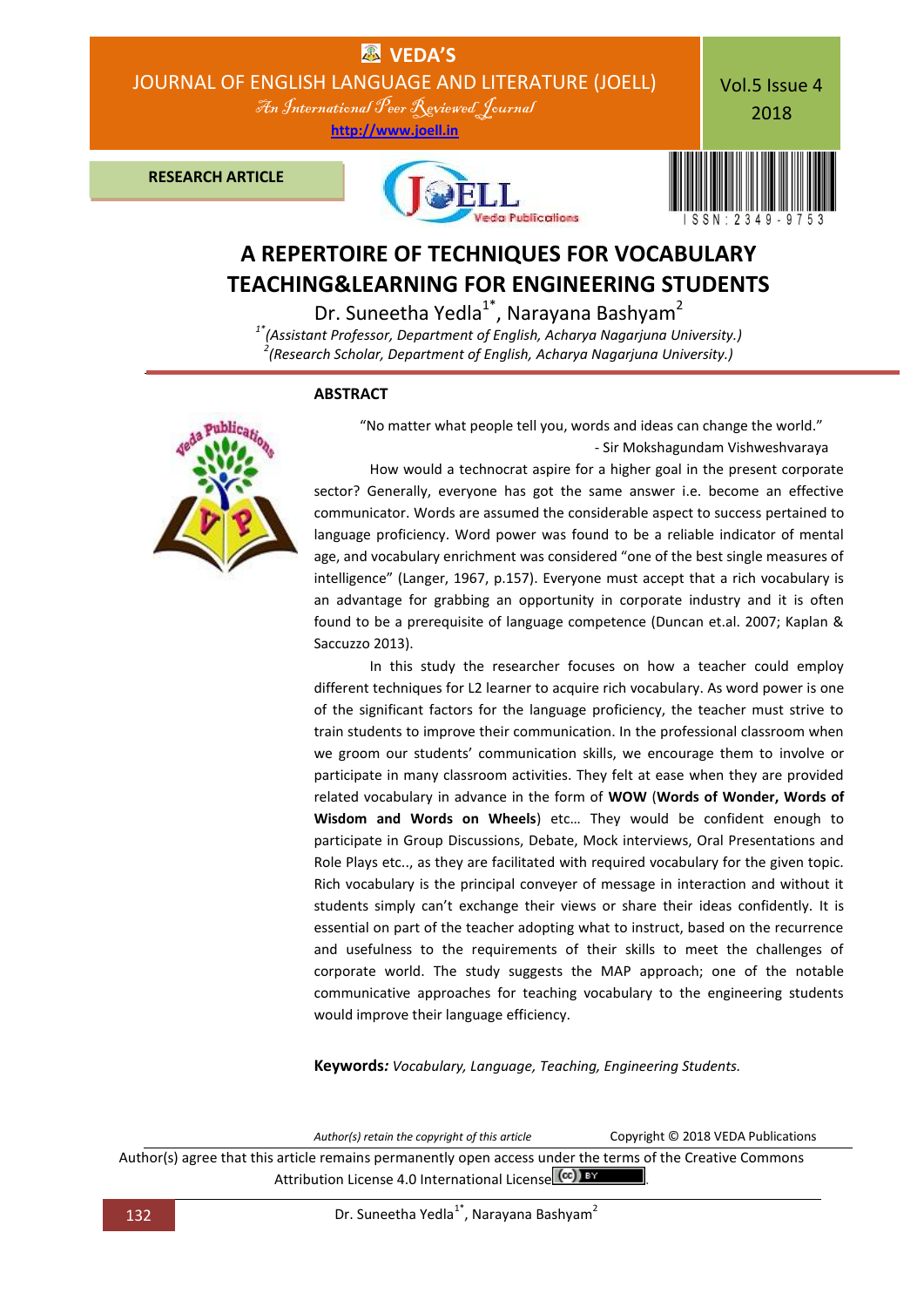An International Peer Reviewed Journal

**http://www.joell.in**

From the ages, by birth we are taught naturally how to be respected in the society by our elders. The society respects you if you use the right word in the right context. It's the way one's ideal personality is honoured by the society. Hence, words occupy a significant place for communication in our lives. Similarly, words are assumed the considerable aspect to success referred to language proficiency.

Many approaches each with different perspectives on vocabulary learning have been introduced from time to time. Communicative approach focuses on the foreign language proficiency can be accomplished with rich vocabulary knowledge. A great many people who have learnt a foreign language and endeavored to utilize it for their daily activities are seriously mindful of how an inadequate repertoire of VLS techniques with the respect to things and verbs can turn into an extreme impair for all intents and purposes of any effective communication even trying to reserve a berth in a first class AC compartment in a train. In academic context, when a professional student faces an interview in MNCs demonstrating their competency of the core subject matter and in addition exchange their views on various social issues, the short falls in their lexical repertoire often turn into a great failure.

Language proficiency could be accomplished with various objectives proposed by the researchers previously in any language learning. We understand that a language is made out of many components like: phonology, morphology, syntax and semantics. Equivalent and suitable consideration must be paid to every one of these perspectives by language teachers. In this context, the present study asserts that vocabulary performs a vital role in learning a foreign language. This is so because language competency in spoken and written discourses of someone is determined with the aid of his or her capacity to remember and use phrases correctly. Therefore, teaching vocabulary turns into a specific objective in any language learning.

The present paper endeavors to illustrate the term vocabulary. It elucidates various types of vocabulary and also the different strategies employed to enrich vocabulary which is the key factor in second language (L2) teaching and learning.

# **VLS STRATEGIES FOR EFFECTIVE COMMUNICATION**

The present study is concerned with enhancing vocabulary among engineering students.

The researcher has borrowed the various VLS strategies from different sources and amalgamated in this current section. It would improve the students' language competency to meet the present global requirements. However, practice is necessary for enhancing the students' vocabulary. The teachers should make an extra effort in the classrooms applying new ideas to involve the students to learn the language confidently. The teacher has to create the classroom ambience for enthusiastic word learning by discussing new words through puzzles, word games, word cards and books on riddles etc…

The study has identified that the learners may be motivated to enhance their vocabulary by adopting certain important language learning strategies. They are as follows:

- Newspaper Worksheet
- Smart Headline Vocabulary Cards
- Scaffolding
- Word Map
- Vocabulary Web Model
- Word Cards
- Use of Dictionaries
- Word Prediction
- Knowledge Assessment
- Cloze Test
- Crossword Puzzles
- Conceptual Mapping

#### **EXERCISES FOR ORAL COMMUNICATION**

The engineering students as mentioned earlier are supposed to be proficient in the following oral activities:

- Group Discussions
- Debate
- Mock Interviews
- Oral Presentations
- Role Play

Hence, the current study has attempted to create a few exercises essential for the students to enhance their communication skills.

#### **MAP – Approach**

The researcher adopted MAP approach to enhance engineering students' vocabulary for effective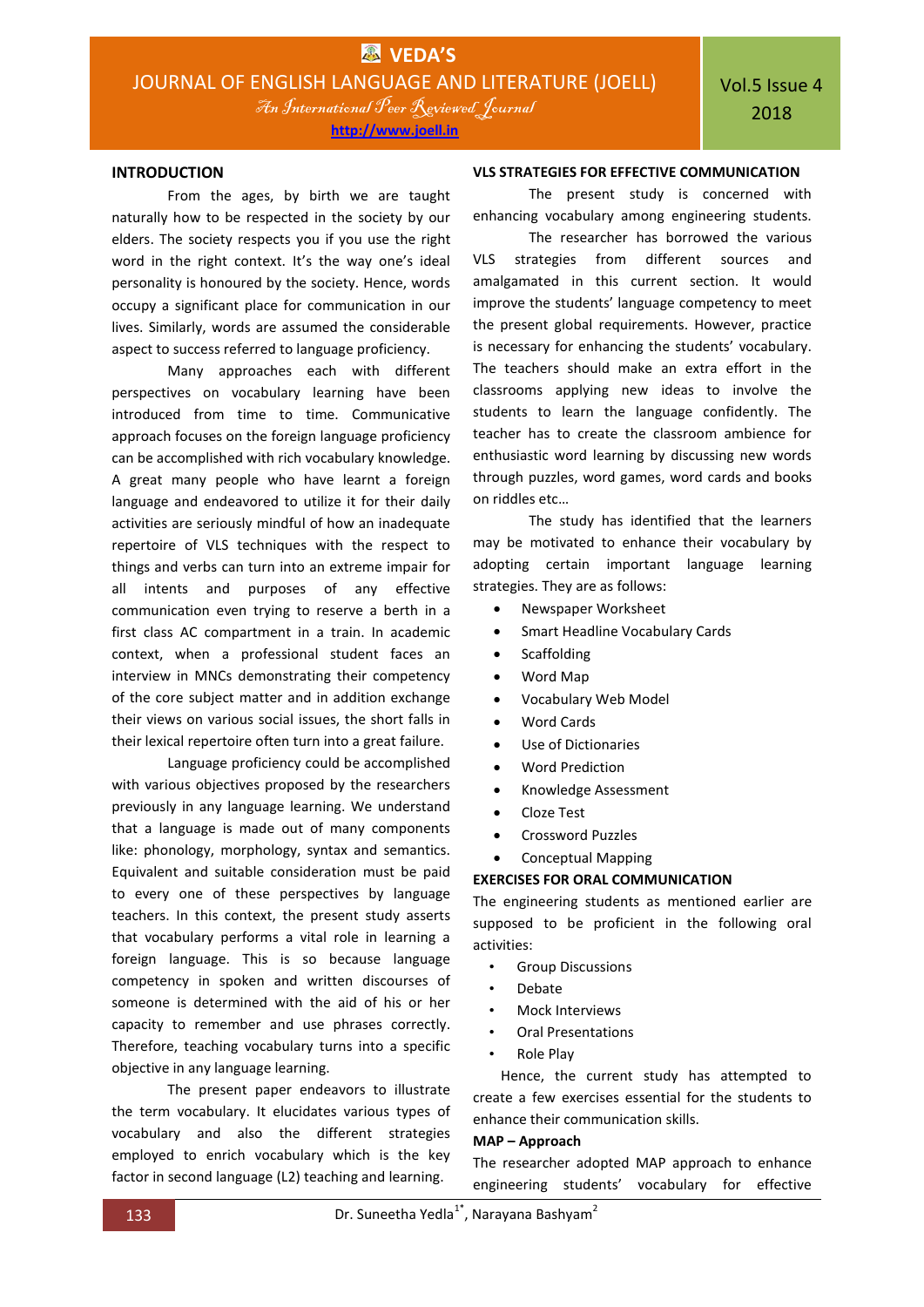communication. A rubric is designed to gauge the learner's improvement of English language fluency.

- $\triangleright$  Ice breaking activities are designed creating friendly ambiance that **motivate** the students to involve themselves without hesitation and fear.
- The **motive** of introducing the students to actively participate small tasks to difficult tasks to improve their word power.
- $\triangleright$  In that amicable environment students are enthused to participate **actively** in all task-based activities.
- Participating in a **productive** vocabulary tasks actively could achieve the target enhancing their communication by regular follow up their performance.

This is possible when the teacher and the student are *Motive, Active and Productive*.

In order to improve the students' effective communication, the following rubric chart is designed with few activities.

# **Rubric Assessment**

For all the important techniques explained above, the researcher made use of the rubric assessment which has emerged as one of the most popular assessment tools in progressive educational programs. It is an assessment tool for student peer‐group evaluation.

- 1. The rubric decides what criteria or essential elements must be present in the student's performance to ensure that it is high in quality. At this stage, you might even consider selecting samples of exemplary student work that can be shown to students when setting assignments.
- 2. It decides how many levels of achievement you will include on the rubric and how they will relate to your institution's definition of grades as well as your own grading scheme.
- 3. For each criterion, component, or essential element of quality, describe in detail what the performance at each achievement level looks like.
- 4. Leave space for additional, tailored comments or overall impressions and a final grade.

A rubric for assessment, usually in the form of a matrix or grid, is a tool used to interpret and grade students' work against criteria and standards. Rubrics are sometimes called "criteria sheets", "grading schemes", or "scoring guides". Rubrics can be designed for any content domain.

A rubric makes explicit a range of assessment criteria and expected performance standards. Assessors evaluate a student's performance against all of these, rather than assigning a single subjective score. A rubric:

- handed out to students during an assessment task briefing makes them aware of all expectations related to the assessment task, and helps them evaluate their own work as it progresses
- helps teachers apply consistent standards when assessing qualitative tasks, and promotes consistency in shared marking.

You can use rubrics to structure discussions with students about different levels of performance on an assessment task. They can employ the rubric during peer assessment and self-assessment, to generate and justify assessments. Once you've familiarized students with the idea of rubrics, you can have them assist in the rubric design process, thus taking more responsibility for their own learning.

JNTUK has prescribed the rubric assessment of the engineering student to assess his communicative competence. It could be used for different modules we develop to inspire the student to participate beyond prescribed syllabus for communication skills enhancement in English Language Laboratory. The above mentioned exercise to improve oral communication of an engineering student could be mapped with this rubric assessment. It excites the student to voluntarily involve himself interestingly in all kinds of modules and follow up his performance regularly. It paves the way to improve their communication.

The rubric assessment also could be correlated with MAP approach of vocabulary learning strategies. Implementation of **MAP Activities** (Motive, Active and Productive) in Vocabulary helps the students of Engineering to build vocabulary skills to get high-stakes in vocabulary-rich examinations such as the GRE, TOEFL and IELTS. The above suggested MAP Activities such as (news headlines, scaffolding, cloze test and crossword puzzles etc…)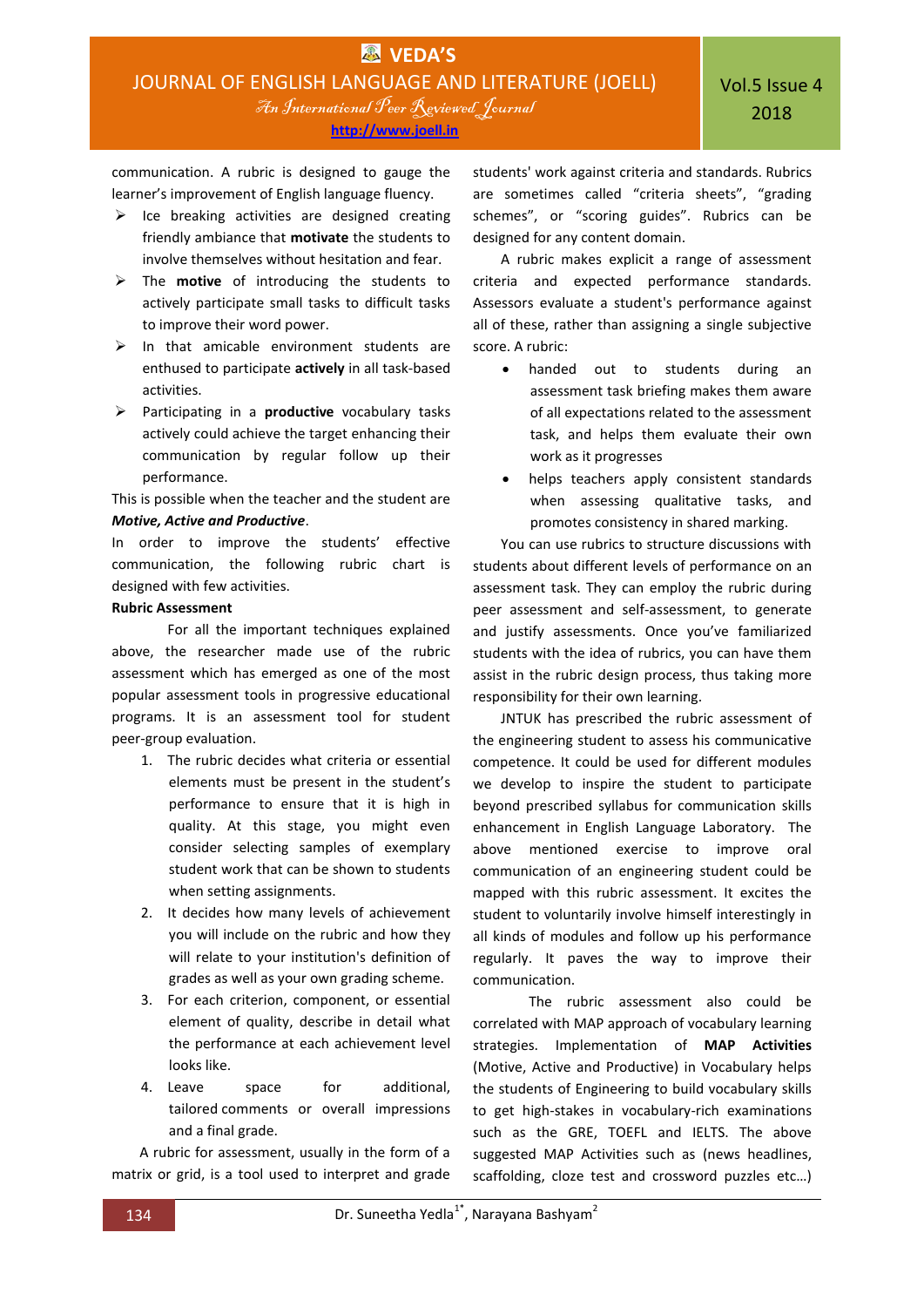**http://www.joell.in**

Vol.5 Issue 4 2018

# shall improve English vocabulary to the students of engineering.  **Rubric Assessment of the Students**

| Register No:      |                         |       | Name:      |            |                | Branch:                 |          |        |
|-------------------|-------------------------|-------|------------|------------|----------------|-------------------------|----------|--------|
|                   | Body<br>Language<br>Ges |       |            |            |                | Appropriate<br>Language |          | Total  |
| SI <sub>No.</sub> | ture                    | Postu | Fluency &  | Clarity in | Accent         |                         |          | Marks/ |
|                   | S                       | res   | Audibility | Speech     | Neutralization | Gramma                  | Vocabula | Grade  |
|                   |                         |       |            |            |                | r                       | ry       |        |
| Marks             | 1M                      | 1M    | 1M         | 2M         | 1M             | 2M                      | 2M       |        |
| Name of           |                         |       |            |            |                |                         |          |        |
| the<br>activity   |                         |       |            |            |                |                         |          |        |
|                   |                         |       |            |            |                |                         |          |        |

# **ASSESSMENT CRITERION**

As explained in the above rubric, the student is assessed in different levels of his performance. The first criterion of assessment is his body language which includes Gestures and Postures when he presents the topic. Second, fluency of his language and audibility is assessed. Third, he must be very clear in presenting his ideas in an organized manner. Overcoming his mother tongue influence, he must modulate his voice when exchanging his thoughts. He must use appropriate language, good sentence construction and proper vocabulary related to the context given. Thus, he is graded 'EXCELLENT' if he scores 10Marks following the rubric assessment. He will be given 'VERY GOOD' grade if he scores 8 Marks. 'GOOD' grade is given when he scores 6 Marks. 5 and more than five marks he is regarded 'SATISFACTORY'. Less than 4 marks he is considered 'POOR' in his language fluency. He needs proper instruction and practice that would improve his performance.

# **CONCLUSION**

Vocabulary is a key factor in improving the language proficiency. The methodology proposed is MAP (Motive, Active and Productive) in VLS helps the students of Engineering to build vocabulary skills to get high-stakes in vocabulary-rich examinations such as the GRE, TOEFL and IELTS. The rubric assessment of the students explained in the study follows up regularly the performance of the students and enables them to improve their language proficiency. It is vital for the teacher to adapt new strategies to

propel the students' English vocabulary and advance them to communicate in English language legitimately.

### **REFERENCES**

- [1]. Allen, H. *Teaching English as a Second Language: Book of Readings.* Bombay: McGraw Hill, 1965.
- [2]. Anderson, N. J. *Metacognitive Reading Strategies*  **Increase L2 Performance.** The Language Teacher, 27, (2003).
- [3]. Afsha Jamal. *Strategies to Enhance Vocabulary among Students of Engineering & Technology in Andhra Pradesh—A Study.* Ph.D Thesis. Acharya Nagarjuna University, Guntur, (2013).
- [4]. Chamot, Anna Uhl. *Learning Strategies in Second*

*Language Acquisition.* CambridgeCambridge University Press, 1990.

- [5]. Chomsky, Noam. *Reflections on Language.* New York: Pantheon Books, 1975.
- [6]. Cohen, A.D. *Language Learning: Insights for Learners, Teachers and Researchers.* New York: Newbury House, 1990.
- [7]. Cohen, A. D. *Strategies in Learning and Using a*  **Second Language.** London: Longman, 1998.
- [8]. Crystal, David (Ed). *Cambridge Encyclopedia of Second*  **Language Education.** United Kingdom: Cambridge University Press, 1997.
- [9]. Ellis, R. *Task-based Language Learning and Teaching.*  Oxford, England: Oxford University Press, 2003.
- [10]. Kennedy, Chris & Rod Bolitho. *English for Specific Purposes.* London: Macmillan Publishers Ltd, 1984.